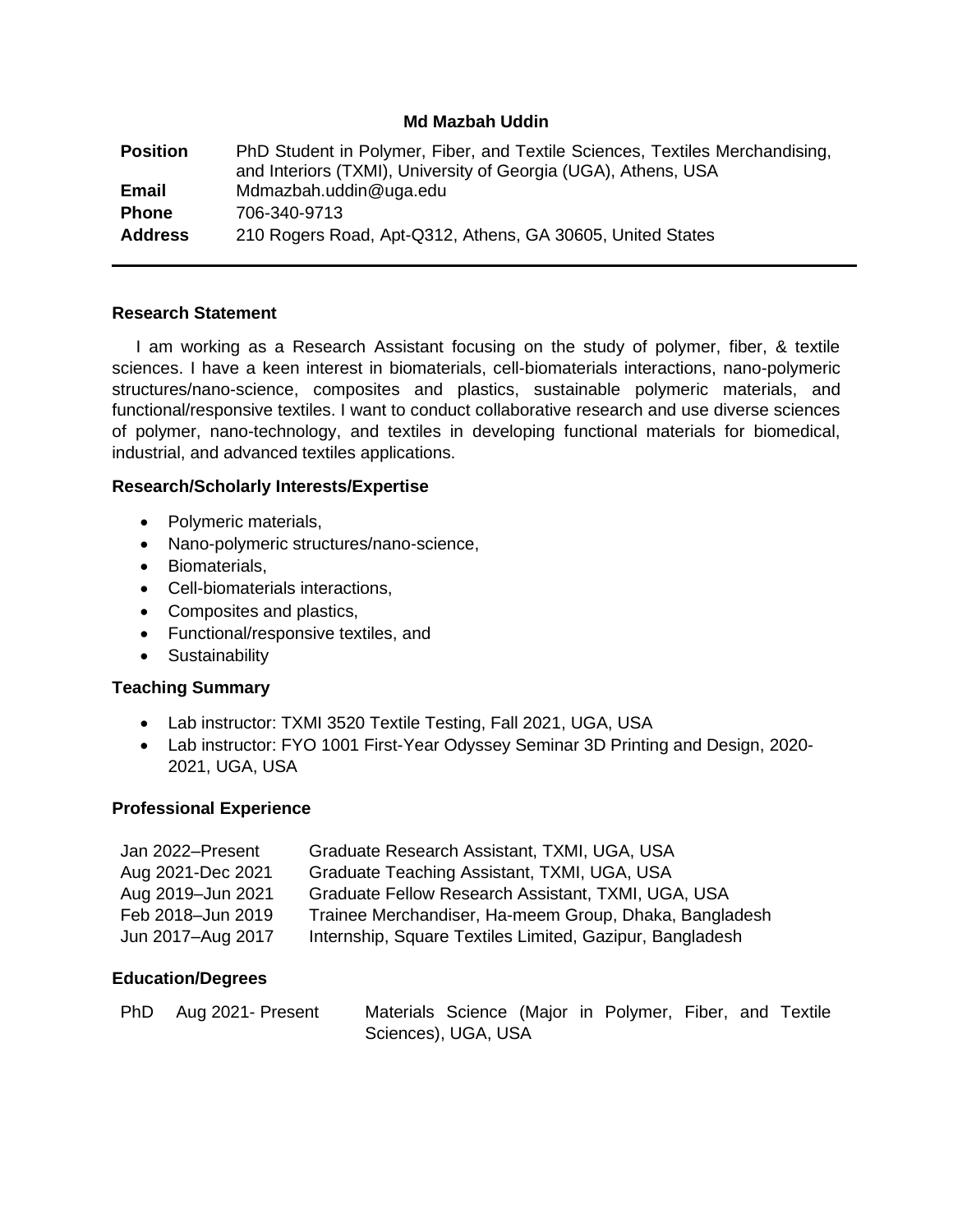• Development of biobased functional coating of kraft paper for flexible packaging applications, CB<sup>2</sup> (Center for Biocomposites and Bioplastics), funded project, ( Jan 2022-) • Non-invasive in-situ electrical stimulation of cells for regeneration of bone, unfunded project (Aug 2021-) MS Aug 2019- Jul 2021 Textiles, Merchandising, and Interiors (Major in Polymer, Fiber, and Textile Sciences), UGA, USA • Development of electrical energy generating yarns for smart textiles applications, Funded by TenCate for energy generating geotextiles, (Aug 2019 – Jan 2022) BS Apr 2013-Apr 2018 Textile Engineering (Major in Yarn Manufacturing, and Engineering), Bangladesh University of Textiles (BUTEX), Dhaka, Bangladesh

# **Education/Certifications**

- Masters in Textile, Merchandising, and Interiors, UGA, USA
- Basic Introduction to Materials Testing: Static, Instron
- Bachelor of Science in Textile Engineering, BUTEX, Bangladesh

# **Instrumental/Analytical Skills**

- DMA, Instron, XRD, FTIR, DSC, TGA, AFM, DLS, SEM, Spin Coating, Corona Treater, Plasma Treater, Rheometer, Spinning (Electrospinning, Touchspinning, Melt Spinning), WVTR, Textiles Performance Tests, etc.
- OriginLab, Microsoft office, JMP, ImageJ

# **Research/Industrial/Other Work Experiences**

- Voith Group, XRD and DSC analysis of PET specimens, 2020
- MISSION, Thermal profiling of prototype materials, 2021
- Buhler Yarns, Analysis of fiber fineness (count), 2021
- TenCate, Development of piezo/triboelectric yarn for geotextiles applications, 2021

# **Awards/Honors**

- Semester GPA-Based Internal Term Scholarship, BUTEX 2013-2018
- Georgia Impact Now Master's Fellows Program (GAIN), The Graduate School, UGA 2019
- The Graduate School Doctoral Fellow Award, The Graduate School, UGA 2021
- Travel Grant from Bangladesh-Sweden Trust Fund, Sweden-Bangladesh Trust Fund 2021

# **Research Grant/Funds**

• \$500, American Association of Textile Chemists and Colorists (AATCC) Foundation Student Research Support Grant, AATCC, USA 2019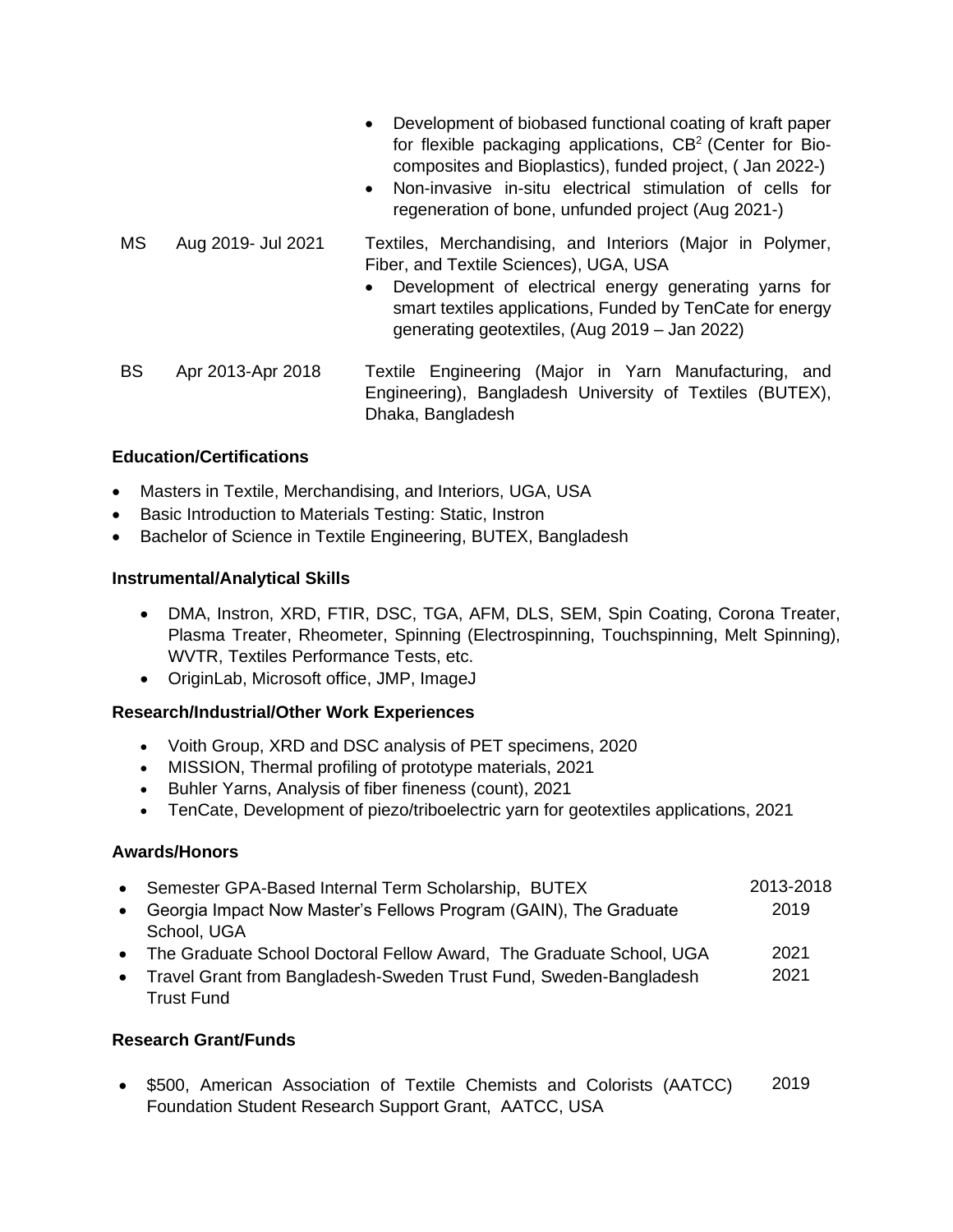#### **Conferences/Presentations/Media Exposure/ Miscellaneous**

| 09-10 Oct 2019 | Poster presentation, Application of Core-Sheath Nanofibrous Yarn as<br>Implantable Medical Textiles, 4th International Symposium on Materials<br>from Renewables (ISMR), UGA, USA                                 |
|----------------|-------------------------------------------------------------------------------------------------------------------------------------------------------------------------------------------------------------------|
| 11 Sept 2020   | Study finds neck gaiters can reduce droplet spread,<br>https://www.prnewswire.com/news-releases/university-of-georgia-study-<br>finds-neck-gaiters-as-good-as-masks-in-reducing-droplet-spread-<br>301139850.html |

# **Publications (Articles/Book Chapters etc.)**

- Sikdar, P., Uddin, M. M., Dip, T. M., Islam, S., Hoque, M. S., Dhar, A. K., & Wu, S. (2021). **Recent advances in the synthesis of smart hydrogels**. Mater. Adv, 2(14), 4532-4573.
- Uddin, M. M. et al. **Highly Flexible and Conductive Stainless-Steel Thread Based Piezoelectric Coaxial Yarn Nanogenerators via Solution Coating and Touch-spun Nanofibers Coating Methods**. Smart Mater. Struct. (2022)
- M. M. Uddin, N. S. Yadavalli, T. D. Nguyen, S. Minko, and S. Sharma, "**Melt coated flexible stainless-steel thread based co-axial triboelectric yarn nanogenerators**," Mater. Technol., pp. 1–15, Feb. 2022, doi: 10.1080/10667857.2022.2038769.
- Uddin, M. M., Dip, T. M., & Sharma, S. (2022). **Wearable Nanogenerators**. In Nanogenerators: Basics, Design Strategies and Applications. (in process to publish in CRC Press and Taylor & Francis Group)

# **Other Activities/Voluntary/Community Services**

| <b>Chair of Social</b><br>Programming | TXMI, UGA, USA                                                           | 2019-2021 |
|---------------------------------------|--------------------------------------------------------------------------|-----------|
| Treasurer                             | Bangladeshi Student Association, International Student<br>Life, UGA, USA | 2019-2020 |
| General<br>Secretary                  | Bangladeshi Student Association, International Student<br>Life, UGA, USA | 2020-2021 |
| Voluntary<br>Service                  | Fabrication of Face Shields for Faculty and Stuff at<br>FACS, UGA, USA   | 2020      |
| Q & A Panelist                        | 46th Georgia Junior Science & Humanities Symposium,<br>UGA, USA          | 2021      |
| Paper Reader                          | 47th Georgia Junior Science & Humanities Symposium,<br>UGA, USA          | 2022      |
| <b>Memberships</b>                    |                                                                          |           |
|                                       |                                                                          |           |

| <b>Student Member</b> | The American Association of Textile Chemists and                | $2020 -$ |
|-----------------------|-----------------------------------------------------------------|----------|
|                       | Colorists (AATCC)                                               |          |
| <b>Student Member</b> | Technical Association of the Pulp and Paper Industry<br>(TAPPI) | $2022 -$ |

#### **Research Profile**